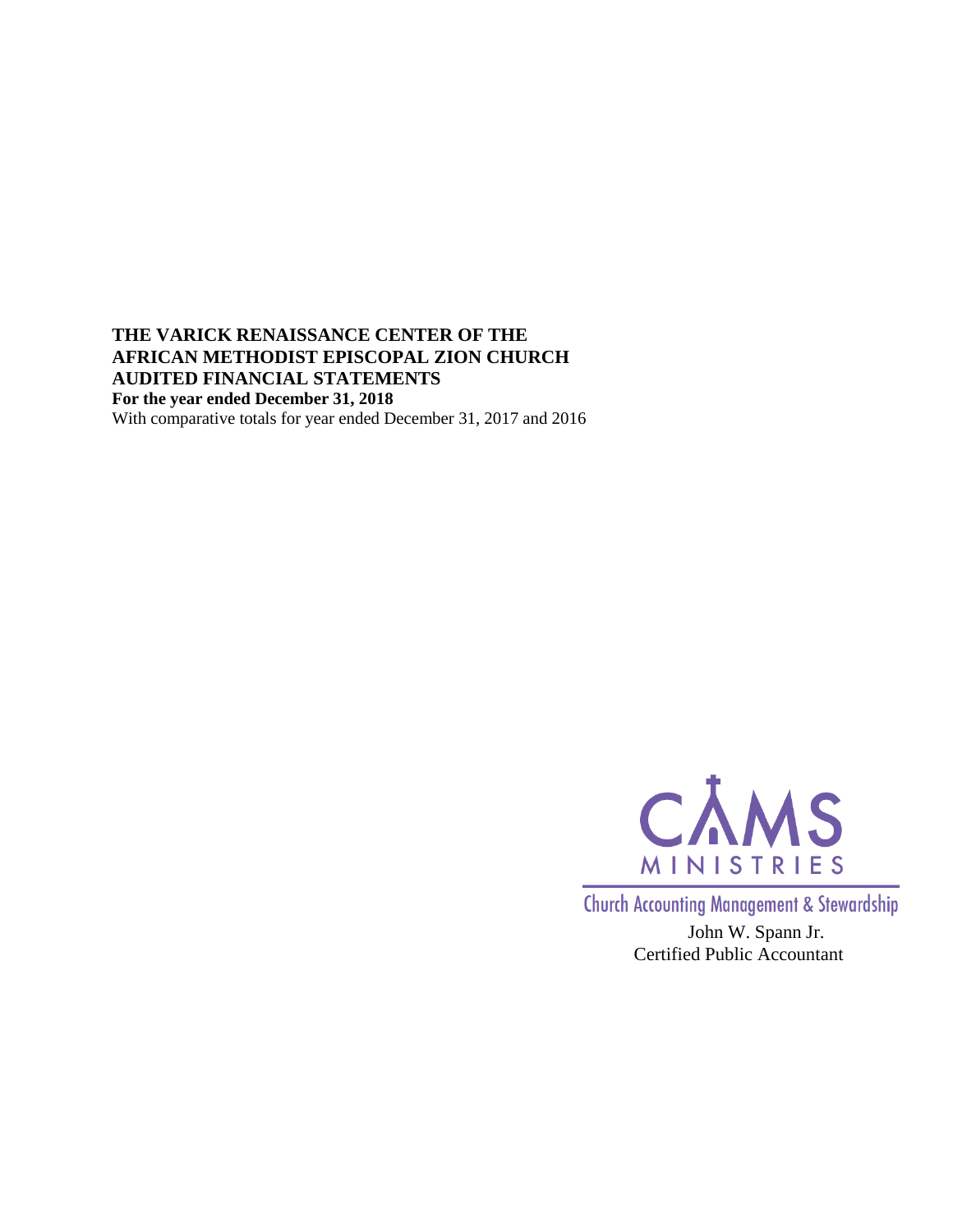## **THE VARICK RENAISSANCE CENTER OF THE AFRICAN METHODIST EPISCOPAL ZION CHURCH TABLE OF CONTENTS**

Year Ended December 31, 2018 With Comparative Totals for 2017 and 2016

# **Page(s)**

| <b>Audited Financial Statements:</b> |  |
|--------------------------------------|--|
|                                      |  |
|                                      |  |
|                                      |  |
|                                      |  |
|                                      |  |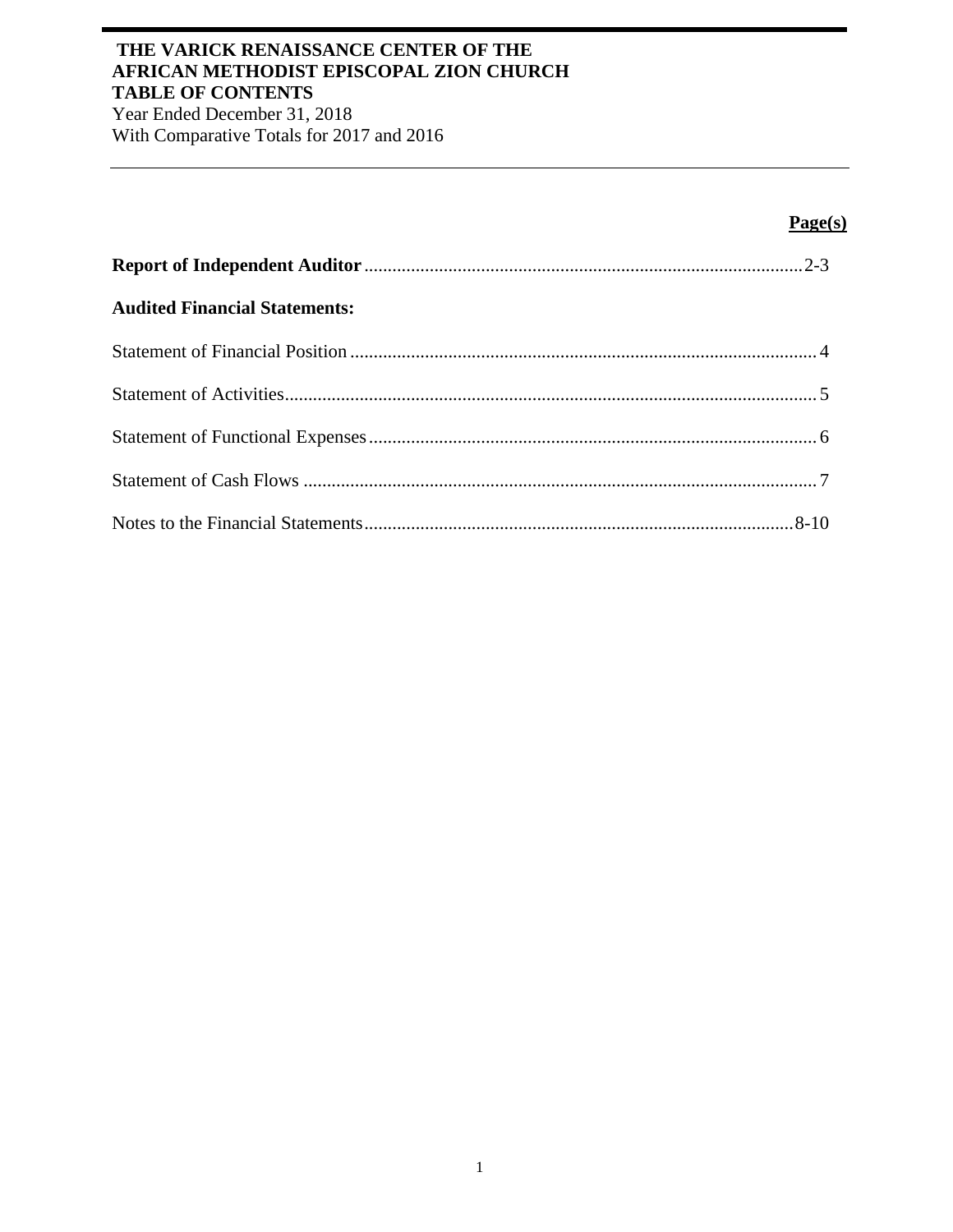

# J. Welton Spann Jr. Certified Public Accountant

PO Box 16880 Charlotte NC 28297 704.577.7341 Phone 866.838.4912 Fax

## **Report of Independent Auditors**

#### **THE VARICK RENAISSANCE CENTER OF THE AFRICAN METHODIST EPISCOPAL ZION CHURCH** Charlotte, North Carolina

# *Report on the Financial Statements*

We have audited the accompanying statements of THE VARICK RENAISSANCE CENTER of the African Methodist Episcopal Zion Church (VRC), which comprise statements of financial position as of December 31, 2018, 2017, and 2016 and the related statements of activities, functional expenses and cash flows for the year then ended, and the related notes to the financial statements.

#### *Management's Responsibility for the Financial Statements*

Management is responsible for the preparation and fair presentation of these financial statements in accordance with accounting principles generally accepted in the United States of America; this includes the design, implementation, and maintenance of internal control relevant to the preparation and fair presentation of financial statements that are free from material misstatement, whether due to fraud or error.

#### *Auditor'sResponsibility*

Our responsibility is to express an opinion on these financial statements based on our audits. We conducted our audits in accordance with auditing standards generally accepted in the United States of America. Those standards require that we plan and perform the audit to obtain reasonable assurance about whether the financial statements are free of material misstatement.

An audit involves performing procedures to obtain audit evidence about the amounts and disclosures in the financial statements. The procedures selected depend on the auditor's judgment, including the assessment of the risks of material misstatement of the financial statements, whether due to fraud or error. In making those risk assessments, the auditor considers internal control relevant to the VRC's preparation and fair presentation of the financial statements in order to